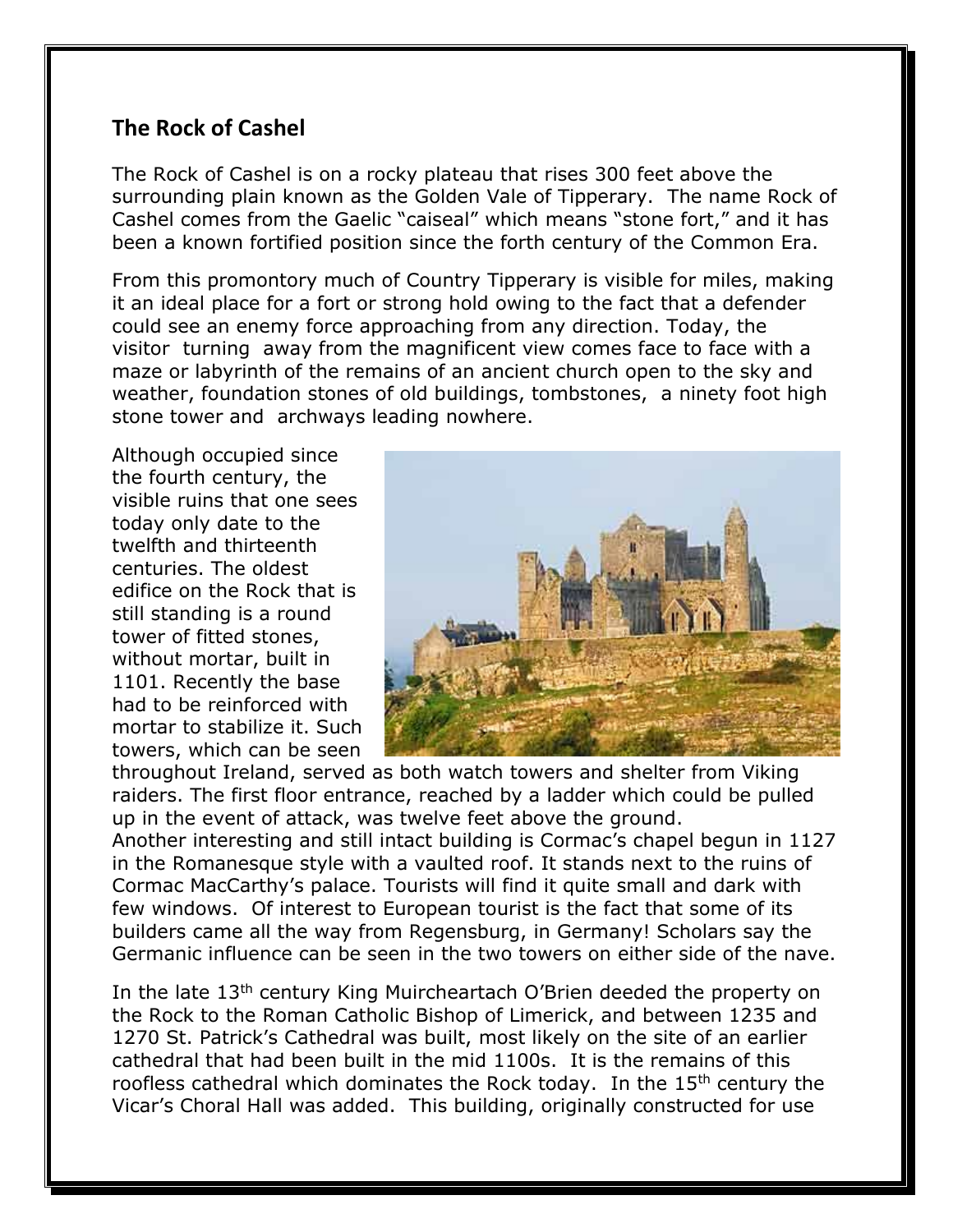by the lay choir members, was renovated in1975 and now serves as an indoor museum and entrance to the Rock.

Two of the most famous people of Irish legend and history are associated with the Rock of Cashel. They are St. Patrick and Brian Boru. St. Patrick converted the pagan King of Munster Aengus MacMutfraich here about 450 A.D. Aengus' grandfather is said to have fortified the Rock in the early fifth century. Although there is evidence throughout Ireland that prehistoric people built ring forts of stone, there is nothing visible here that predates the MacMutfraichs.

For the next six centuries the Rock of Cashel was the seat of the Kings of Munster, the most famous being Brian Boru. He was crowned High King here in 990. He is the only king who was able to unify all of Ireland under one ruler for any significant period of time. Prior to the tenth century, Ireland had many kings who ruled over their various jurisdictions and warred with one another. In those days Ireland was a feudal society with no, or very few, towns and villages. Life was centered around the ring fort, of which there may have been as many as 50,000 built between 300 BCE and the year 1000 Common Era. There lived the local lord and the serfs tending his flocks, cattle and fields.

Brian Boru ruled from Cashel for another twenty-four years after being elected High King and was instrumental in bringing prosperity and law and order to the country while holding the Vikings at bay. In the second decade of the 11th century, the Vikings began to assert themselves and raided Irish settlements. Brian Boru, as High King, gathered a large force and was successful in defeating the Vikings at Clontarf outside Dublin in 1014. From then on the Vikings were content to remain within their cities of Dublin, Waterford, Limerick, Wexford and Cork, eventually marrying into the Gaelic race. Unfortunately, Brian and his son Murchad were killed during the final hours of the battle at Clontarf as the Vikings were in retreat. So sure were Brian Boru's forces of their superiority that their royal encampment with the eighty-four year old king had been left poorly defended!

Cashel is recognized as one of three prominent centers of Irish Culture. The other two are Armagh and the renowned Tara. Although we sing of the harp "that once on Tara's walls did hang," there are no architectural remains on the hill of Tara. Cashel, on the other hand, is a maze of architectural ruins spanning many centuries. Scholars consider it the most remarkable collection of Celtic and medieval ruins to be found in Europe.

In 1649 Oliver Cromwell was named Lord Protector of England after defeating the forces of the Catholic King Charles I, whom he had beheaded. Having secured England for the Parliamentarians (the Roundheads and Puritans), Cromwell turned his attention to the subjugation